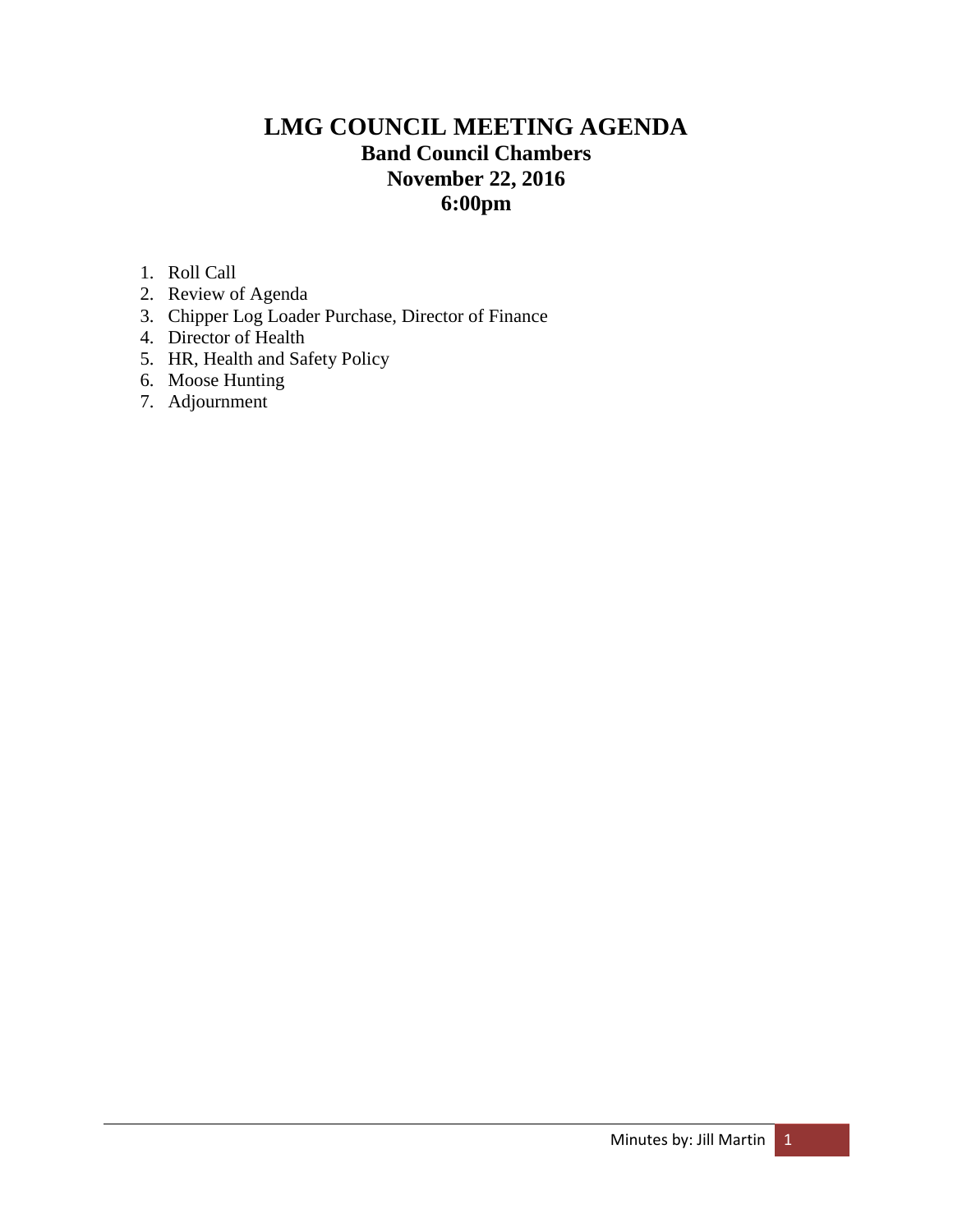## **1. Roll Call**

## **LMG COUNCIL ATTENDEES:**

Chief Darcy Gray Councillor Lorna Sook Councillor Wendell Metallic Councillor Calvin Barnaby Councillor Dr. Cathy Martin Councillor Lloyd Alcon Councillor Sheila Swasson Councillor Chris Wysote Councillor Kevin Methot Councillor John Murvin Vicaire

Absent:

Councillor Gordon Isaac Jr (Housing Meeting) Councillor Sky Metallic (Housing Meeting) Councillor Kevin Methot Councillor Annette Barnaby

#### **2. Review of Agenda**

A motion was made to accept the agenda, adding Moose Hunting.

Moved: Councillor Lloyd Alcon Second: Councillor Calvin Barnaby Passed

#### **3. Chipper Log Loader Purchase, Director of Finance Update**

A motion was made to go ahead and purchase the Log Loader for LMG Chipping.

Moved: Councillor Chris Wysote Second: Councillor Wendell Metallic